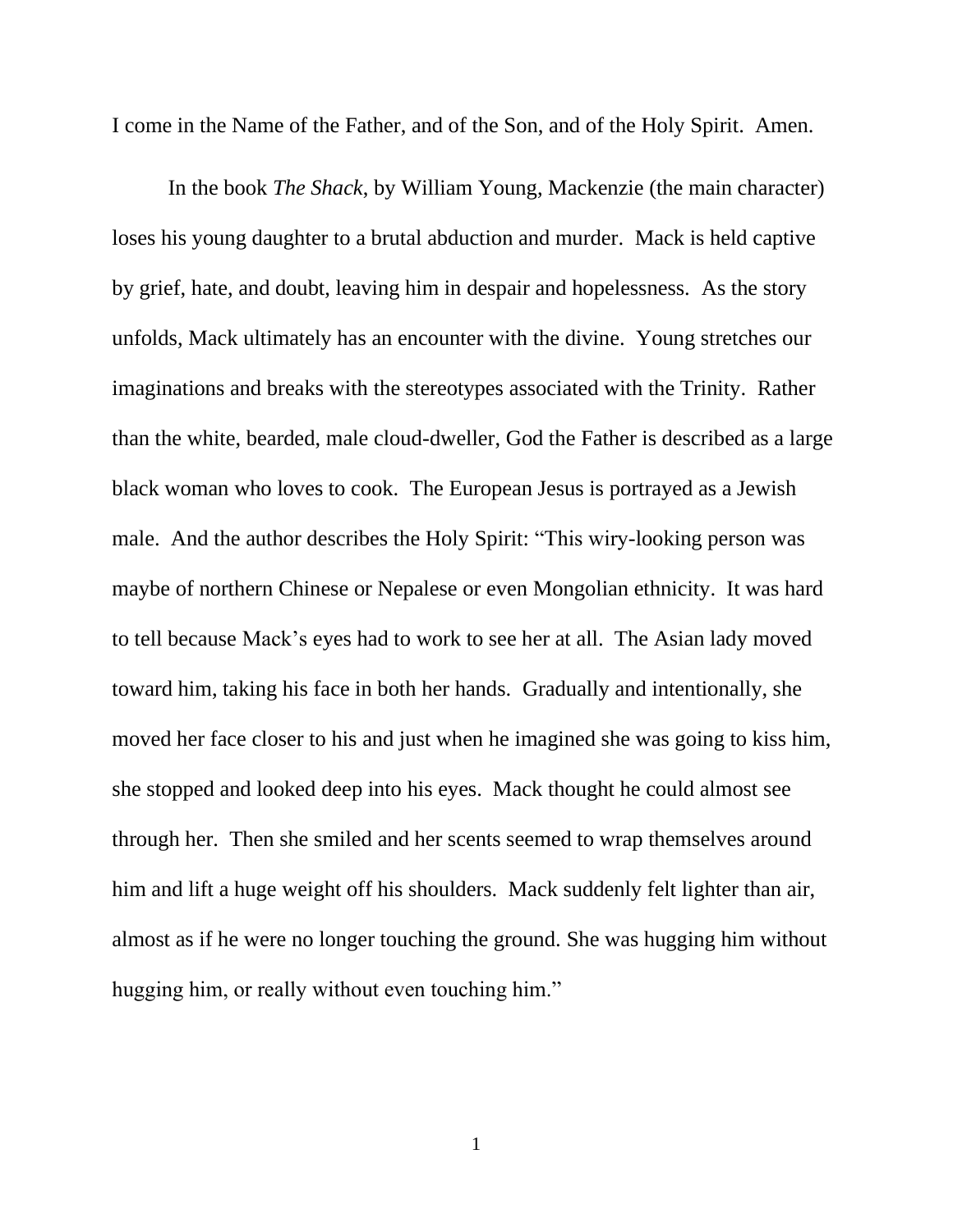To walk behind her was like tracking a sunbeam. Light seemed to radiate through her and then reflect her presence in multiple places at once. Her nature was rather ethereal, full of dynamic shades and hues of color and motion. Mack thought, "She is obviously not a being who is predictable."

In the early Church, Irenaeus associated Holy Wisdom – the Spirit of God, with the feminine gendered Greek name, "Sophia." For me, rather than being a noun, I like to think of the Holy Spirit as a verb – an action word. Sophia gives life, and inspires action. This unpredictable, crazy, divine force leads us into light, and nudges us along towards Freedom and Truth. She uses the magnificent messes of our lives to cast color over creation, and to bring glory to God. We can find the soothing peace that only God can give in her voice. Her timeless presence can be felt in the sacraments, whispers of the wind, or in that burning in our hearts.

In John's Gospel, Jesus says, "And I will ask the Father, and he will give you another Advocate, to be with you forever. This is the Spirit of truth. You know him, because he abides with you, and he will be in you."

"The Holy Spirit will teach you everything, and remind you of all that I have said to you. Peace I leave with you; my peace I give to you. Do not let your hearts be troubled, and do not let them be afraid."

2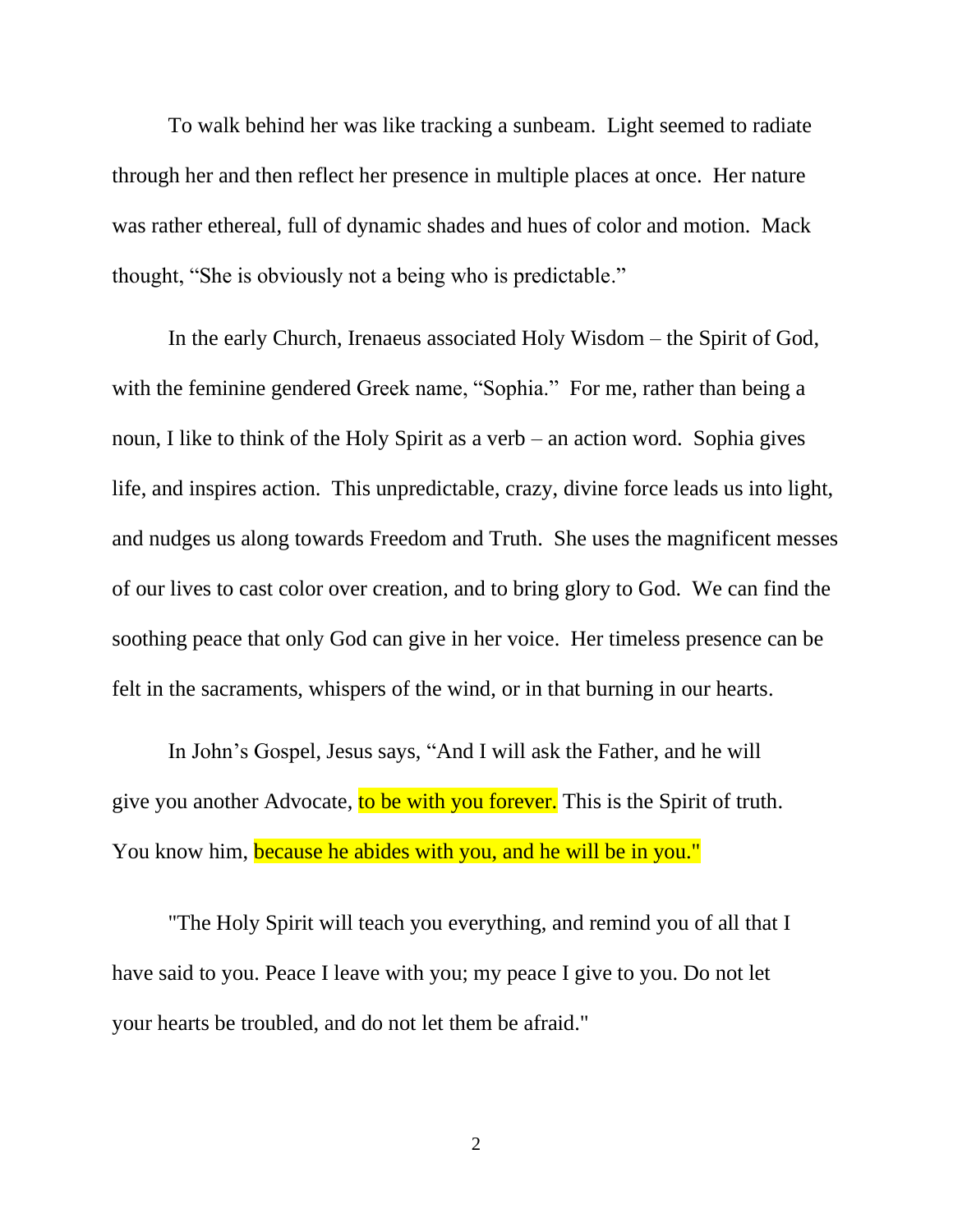This Advocate, the Holy Spirit, Sophia, lives with you and in you, but can only be found if you seek to know and trust Jesus. In this divine peace, you can be set free from all that holds you captive. For me, it means that my own plans, agendas, and desire for control must take a back seat to Sophia. I must be willing to be flexible, to go with her flow, to trust her fully.

But, I like to be 'in control.' I'd rather underwrite the terms and conditions of my relationship with the Holy Spirit, than to give her carte blanche over my life. I'll do this, but not that. Yet, as I am nudged along in trust, I am no longer surprised when Sophia looks at my best laid plans and laughs.

In Acts, the disciples were sitting around, trying to make heads or tails out of recent events. Then, the sound of a violent wind filled the room, and tongues of fire appeared over each of them. And they were so filled with the Holy Spirit that they could not contain themselves! On today's agenda? Nope!

So, what happened? They began to speak in tongues! They ran outside and proclaimed the wonders and greatness of God. Imagine these guys, lifted up and out of their captivity in fear, running into the streets, so filled with the Holy Spirit, that onlookers thought they were crazy, or drunk (a little too much of the 'good wine').

3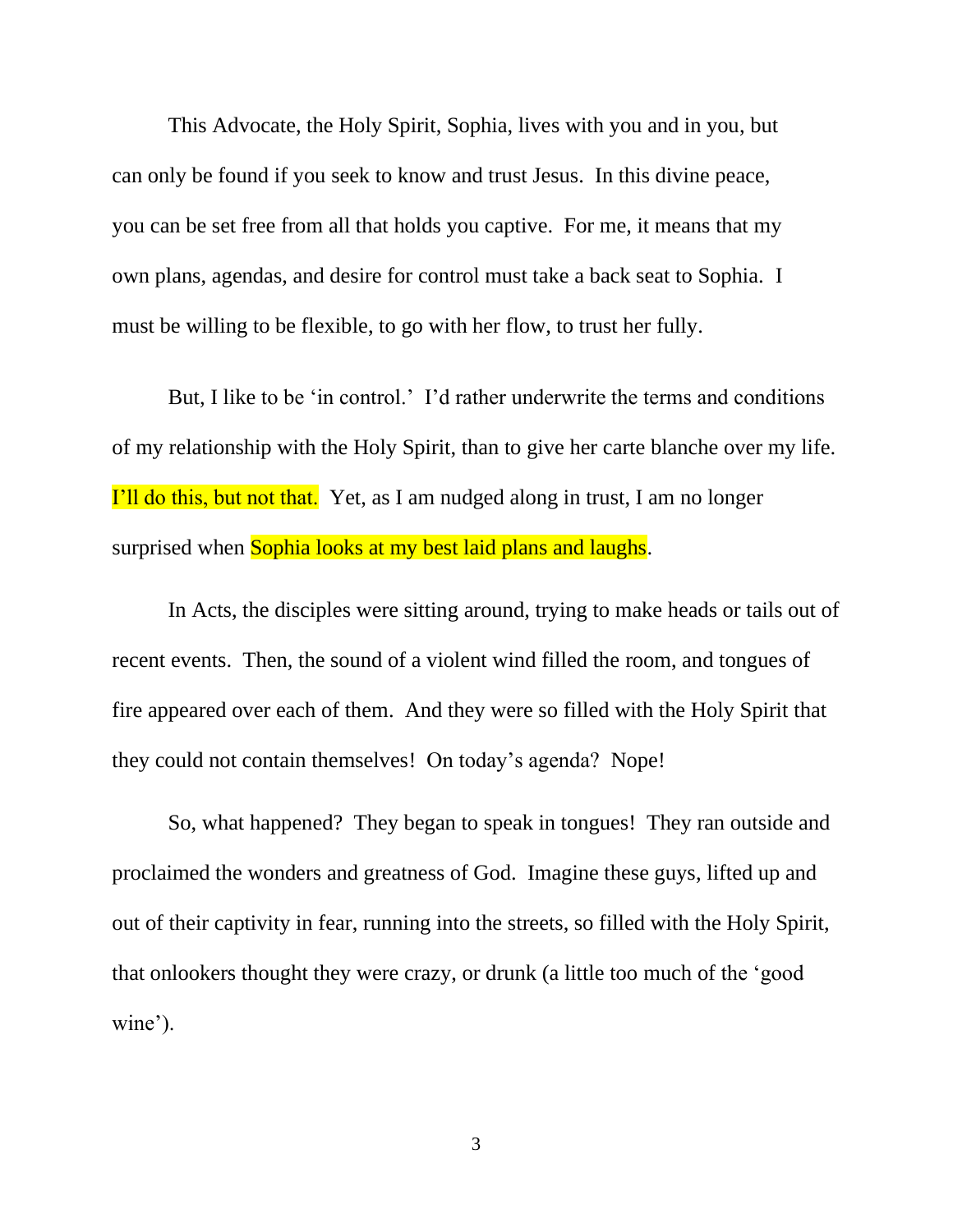Have you ever had sudden inspiration? It might start with, "Call me crazy, but . . ." It hits you like a pie in the face! Pow! Or, sometimes there is an unsettling voice in your hearts that cries to be heard, to be set free. Remember, the Holy Spirit is wispy and unpredictable, and perhaps even a little crafty.

So Peter speaks up and says, "Hey, these guys aren't drunk  $-\frac{it}{s}$  only 9  $\alpha'$ clock in the morning! – like that somehow explains it? If I was walking down the street at 9am and witnessed that, my first inclination would be to cross over to the other side. But wouldn't it be fun to ask them to share some of what they are consuming, so that I can be lighter than air and feel that same level of joy? I'm sure they brought enough Spirit for everyone.

Jesus promised that God will give you the Holy Spirit to be with you and in you forever, and will do whatever you ask in his name for the glorification of God. I wonder if this Spirit, the unpredictable, wispy, crafty, Sophia, helps your crazy dreams to come true? Those dreams that seem crazy to you, may not be so crazy to God. It's that Spirit that takes the messiness of your life, your hopes and dreams, and transforms them into glory.

4